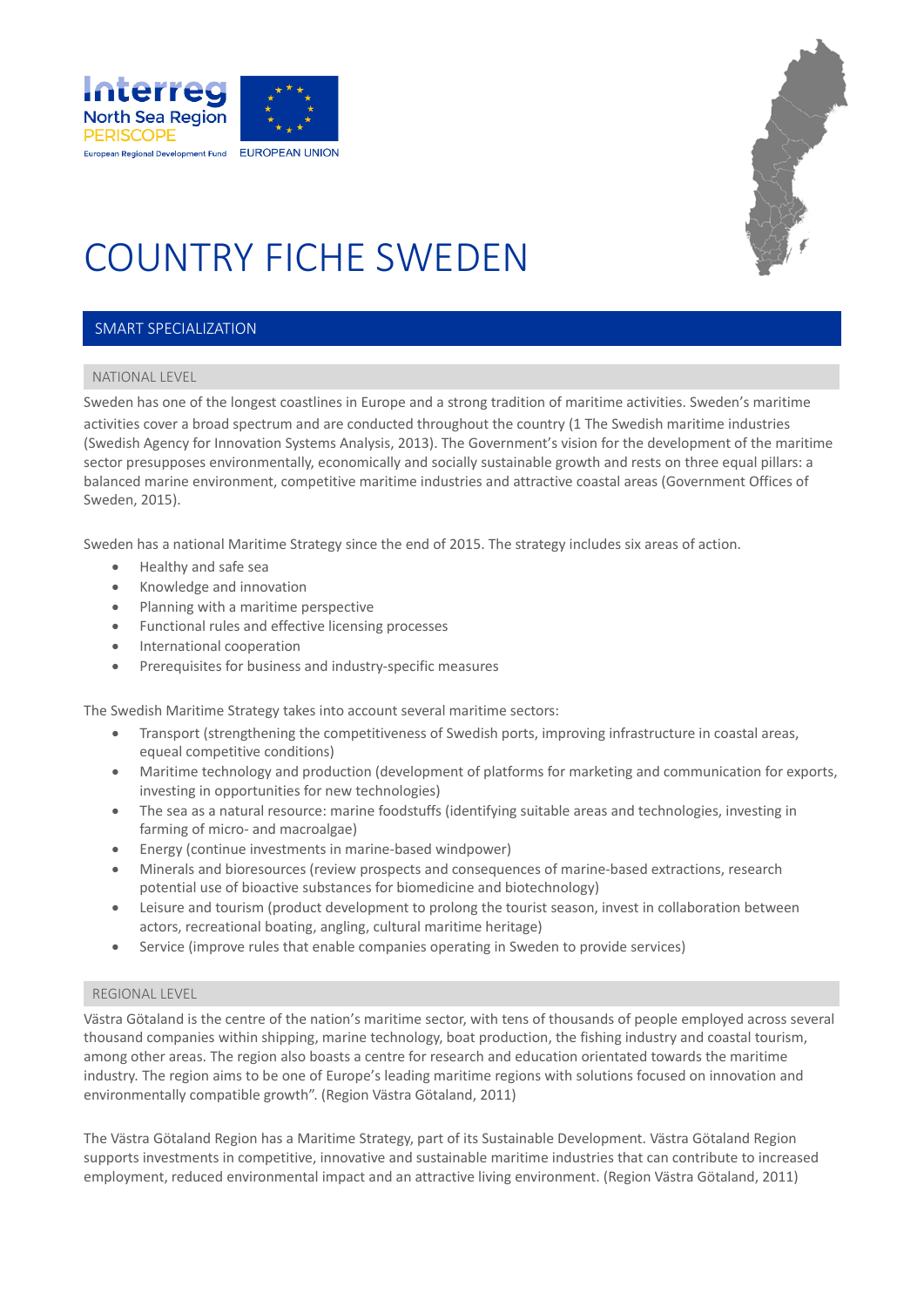The Maritime Action Program is based on the Maritime Strategy for Västra Götaland, which was adopted by the regional council in Västra Götaland in 2015. The Great Lakes of Vänern and Vättern are covered by the maritime strategy and action program. This program has also six areas of actions:

- 1. MARINE SPATIAL PLANNING
- 2. MARITIME OPERATIONS AND TECHNOLOGIES
- 3. SEA FOOD
- 4. MARINE TOURISM
- 5. MARINE ENERGY INCLUDING OFFSHORE WIND
- 6. MARINE BIOTECHNOLOGY

The Maritime Cluster in West Sweden is the platform for the development work within the maritime area and the aim of the cluster is to strengthen the maritime sector through new knowledge, innovation and collaboration. In addition, creating the conditions for Western Sweden to contribute to a sustainable future for people, the sea and its resources. (Västra Götaland region (n.d.-b).

#### INTELLECTUAL PROPERTY RIGHTS (IPR), REGULATIONS AND STANDARD SUPPORT

| NATIONAL IPR AGENCY | WEBSITE    | <b>TELEPHONE NUMBER</b> | EMAIL              |
|---------------------|------------|-------------------------|--------------------|
| PRV Patent och      | www.prv.se | +46 08-782 28 00        | kundsupport@prv.se |
| registeringsverket  |            |                         |                    |

| MARINE SPATIAL PLANNING |                                                                                        |
|-------------------------|----------------------------------------------------------------------------------------|
| Policy Document         | https://www.havochvatten.se/en/swam/eu--international/marine-spatial-<br>planning.html |

| <b>REGULATION AND STANDARD SUPPORT</b> |                                                                                       |
|----------------------------------------|---------------------------------------------------------------------------------------|
| <b>AGENCIES</b>                        |                                                                                       |
| Name agency                            | Transportsyrelsen                                                                     |
| Concerning                             | Shipping                                                                              |
| Link to website                        | https://www.transportstyrelsen.se/sv/sjofart/                                         |
| telephone number                       | +46 771-503 503                                                                       |
| Name agency                            | Naturvårdsverket                                                                      |
| concerning                             | Public agency in Sweden, responsible for environmental issues                         |
| Link to website                        | https://www.naturvardsverket.se                                                       |
| telephone number                       | +46 10-698 10 00                                                                      |
| Name agency                            | Länsstyrelsen                                                                         |
| Concerning                             | Shipping                                                                              |
| Link to website                        | https://www.länsstyrelsen.se                                                          |
| telephone number                       | +46 10 224 40 00                                                                      |
| Name agency                            | Havs och Vattenmyndigheten                                                            |
| Concerning                             | Sweden's marine spatial planning, the physical planning of the marine<br>environment. |
| Link to website                        | https://www.havochvatten.se                                                           |
| telephone number                       | +46 10-698 60 00                                                                      |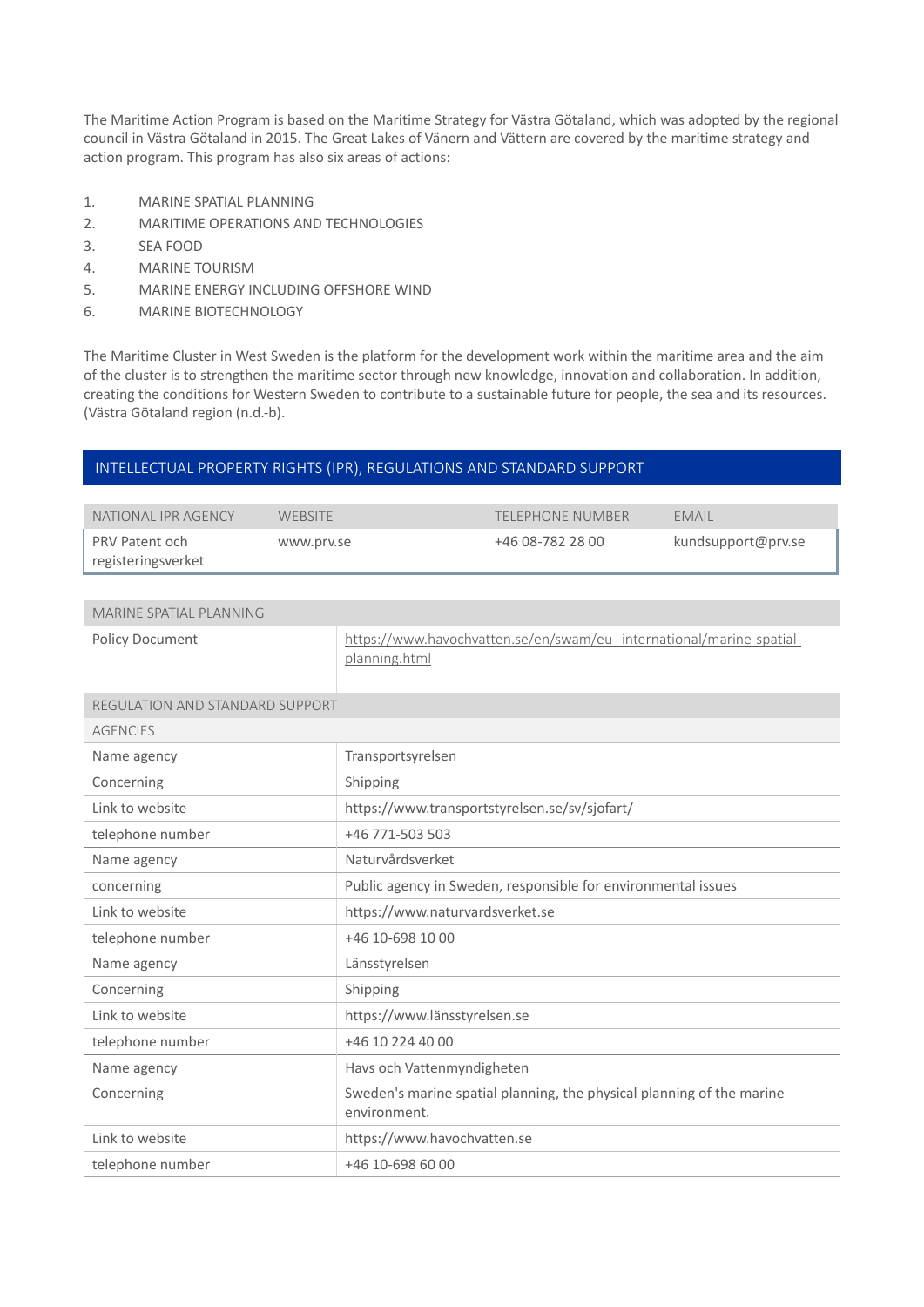### PERMITS AND EXEMPTIONS

| <b>ISSUING AUTHORITY</b> | LÄNSSTYRELSEN                                                                                                                                                                                                                                                                                                                                                                                                                                                                                                                                                                                                                                                                                                                                                                                                                                                                                                                                                             |  |
|--------------------------|---------------------------------------------------------------------------------------------------------------------------------------------------------------------------------------------------------------------------------------------------------------------------------------------------------------------------------------------------------------------------------------------------------------------------------------------------------------------------------------------------------------------------------------------------------------------------------------------------------------------------------------------------------------------------------------------------------------------------------------------------------------------------------------------------------------------------------------------------------------------------------------------------------------------------------------------------------------------------|--|
| Name permit              | Multiple permits                                                                                                                                                                                                                                                                                                                                                                                                                                                                                                                                                                                                                                                                                                                                                                                                                                                                                                                                                          |  |
| Applies to               | Multiple permits                                                                                                                                                                                                                                                                                                                                                                                                                                                                                                                                                                                                                                                                                                                                                                                                                                                                                                                                                          |  |
| Link to website          | https://www.länsstyrelsen.se                                                                                                                                                                                                                                                                                                                                                                                                                                                                                                                                                                                                                                                                                                                                                                                                                                                                                                                                              |  |
| Issuing authority        | Swedish Agency for Marine and Water Management (Havs och Vatten)                                                                                                                                                                                                                                                                                                                                                                                                                                                                                                                                                                                                                                                                                                                                                                                                                                                                                                          |  |
| Name permit              | Fishing license                                                                                                                                                                                                                                                                                                                                                                                                                                                                                                                                                                                                                                                                                                                                                                                                                                                                                                                                                           |  |
| Applies to               | Professional fishing in the sea.                                                                                                                                                                                                                                                                                                                                                                                                                                                                                                                                                                                                                                                                                                                                                                                                                                                                                                                                          |  |
| Link to website          | https://www.havochvatten.se                                                                                                                                                                                                                                                                                                                                                                                                                                                                                                                                                                                                                                                                                                                                                                                                                                                                                                                                               |  |
| Issuing authority        | Swedish Agency for Marine and Water Management (Havs och Vatten)                                                                                                                                                                                                                                                                                                                                                                                                                                                                                                                                                                                                                                                                                                                                                                                                                                                                                                          |  |
| Name permit              | Special fishing permits                                                                                                                                                                                                                                                                                                                                                                                                                                                                                                                                                                                                                                                                                                                                                                                                                                                                                                                                                   |  |
| Applies to               | The fish that require special permit are<br>fishing for northern shrimp<br>٠<br>fishing for Norway lobster with cages<br>fishing for cod in the Baltic Sea<br>fishing for pelagic species (herring, sprat, mackerel, sandeel, blue<br>۰<br>whiting and other industrial species)<br>annual demersal fishing opportunities<br>٠<br>fishing in the Norwegian economic zone<br>fishing for broccoli with trawlWord<br>٠<br>fishing for eels<br>fishing with cod catching gear in the North Sea<br>٠<br>trawl shrimp inside the trawl border north of latitude 58 31, 50 N,<br>so-called Kosterhav state<br>shrimp trawling in the Gullmarsfjord<br>$\bullet$<br>fishing in trawl fishing areas<br>٠<br>fishing for mussels with towed gear<br>٠<br>fishing for seashell with cage<br>٠<br>fishing for capelin in Greenlandic zone<br>fishing for mackerel in Faroese waters<br>٠<br>trawling in the occupied areas of the Baltic Sea<br>٠<br>permit for mussel scraping<br>٠ |  |
| Link to website          |                                                                                                                                                                                                                                                                                                                                                                                                                                                                                                                                                                                                                                                                                                                                                                                                                                                                                                                                                                           |  |
| Issuing authority        | <b>Transport Styrelsen</b>                                                                                                                                                                                                                                                                                                                                                                                                                                                                                                                                                                                                                                                                                                                                                                                                                                                                                                                                                |  |
| Name permit              | Several permits and exemptions concerning shipping                                                                                                                                                                                                                                                                                                                                                                                                                                                                                                                                                                                                                                                                                                                                                                                                                                                                                                                        |  |
| Applies to               | Permits, exemptions and certificates concerning shipping.                                                                                                                                                                                                                                                                                                                                                                                                                                                                                                                                                                                                                                                                                                                                                                                                                                                                                                                 |  |
| Link to website          | https://www.transportstyrelsen.se                                                                                                                                                                                                                                                                                                                                                                                                                                                                                                                                                                                                                                                                                                                                                                                                                                                                                                                                         |  |

### COMMENTS AND EXPERIENCES

"Länsstyrelsen" is the main Swedish agency for permissions. There is a "Länsstyrelse" in every county. Depending on the type of matter, other authorities may be involved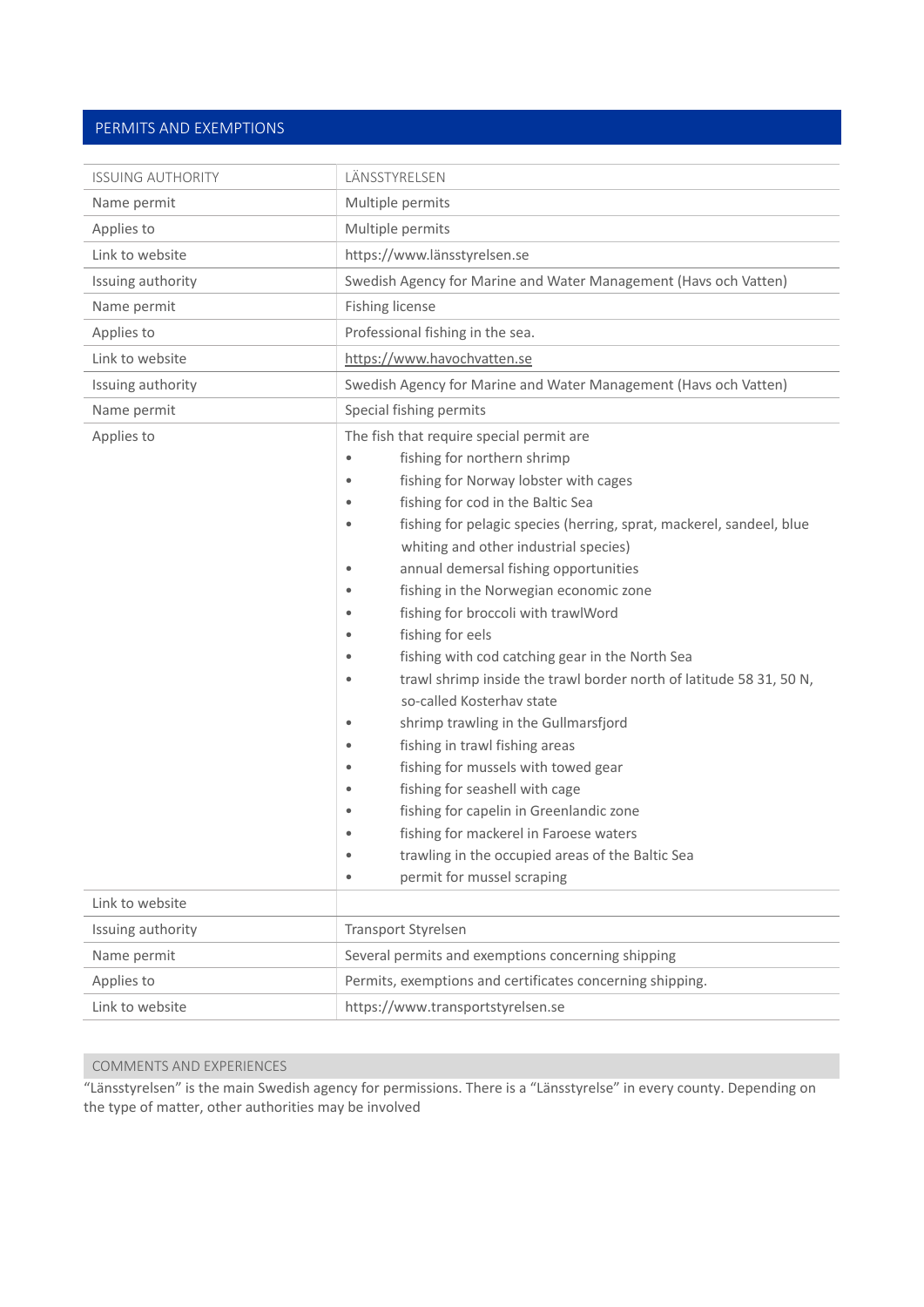### CROSS BORDER FINANCIAL INSTRUMENTS

| TYPE OF FINANCIAL INSTRUMENT        | Grant                                                                                                                                                                                                                                                                                                                                                                                                                                                                                                           |
|-------------------------------------|-----------------------------------------------------------------------------------------------------------------------------------------------------------------------------------------------------------------------------------------------------------------------------------------------------------------------------------------------------------------------------------------------------------------------------------------------------------------------------------------------------------------|
| <b>ORGANISATION</b>                 | <b>Vinnova (Sweden's Innovation Agency)</b>                                                                                                                                                                                                                                                                                                                                                                                                                                                                     |
| <b>DESCRIPTION</b>                  | Activities eligable to apply for funding must be research and<br>development activities that correspond to the EU definition of<br>industrial research and experimental development.                                                                                                                                                                                                                                                                                                                            |
| <b>TRANSNATIONAL DIMENSION</b>      | Public funding for joint R&D projects between Swedish and German<br>small and medium-sized enterprises.                                                                                                                                                                                                                                                                                                                                                                                                         |
| TYPE OF FINANCIAL INSTRUMENT        | Grants                                                                                                                                                                                                                                                                                                                                                                                                                                                                                                          |
| <b>ORGANISATION</b>                 | <b>Swedish Institute</b>                                                                                                                                                                                                                                                                                                                                                                                                                                                                                        |
| <b>DESCRIPTION</b>                  | The Swedish Institute is a public agency that promotes interest and<br>trust in Sweden around the world. They work in the fields of culture,<br>education, science and business to strengthen international<br>relations and development. To this end, they share information,<br>develop skills, promote cultural exchange and cooperation, and<br>provide funding and grants. They support and collaborate with<br>businesses, universities, cultural institutions and Swedish embassies<br>around the world. |
| <b>TRANSNATIONAL DIMENSION</b>      | They build lasting relations between Sweden and other countries in<br>order to increase interest in Sweden.                                                                                                                                                                                                                                                                                                                                                                                                     |
| <b>TYPE OF FINANCIAL INSTRUMENT</b> | Grant                                                                                                                                                                                                                                                                                                                                                                                                                                                                                                           |
| <b>ORGANISATION</b>                 | <b>Swedish Environmental Protection Agency</b>                                                                                                                                                                                                                                                                                                                                                                                                                                                                  |
| <b>DESCRIPTION</b>                  | The Swedish Environmental Protection Agency (Swedish EPA) offers<br>funding for environmental research projects in different areas.                                                                                                                                                                                                                                                                                                                                                                             |
| <b>TRANSNATIONAL DIMENSION</b>      |                                                                                                                                                                                                                                                                                                                                                                                                                                                                                                                 |
| TYPE OF FINANCIAL INSTRUMENT        | Grant                                                                                                                                                                                                                                                                                                                                                                                                                                                                                                           |
| ORGANISATION                        | Västra Götaland region                                                                                                                                                                                                                                                                                                                                                                                                                                                                                          |
| <b>DESCRIPTION</b>                  | Västra Götaland region distributes support to projects, companies<br>and organizations that contribute to regional development.                                                                                                                                                                                                                                                                                                                                                                                 |
| TRANSNATIONAL DIMENSION             |                                                                                                                                                                                                                                                                                                                                                                                                                                                                                                                 |
| <b>TYPE OF FINANCIAL INSTRUMENT</b> | Grant                                                                                                                                                                                                                                                                                                                                                                                                                                                                                                           |
| <b>ORGANISATION</b>                 | Tillväxtverket, The Swedish Agency for Economic and Regional<br>Growth                                                                                                                                                                                                                                                                                                                                                                                                                                          |
| <b>DESCRIPTION</b>                  | The Swedish Agency for Economic and Regional Growth has a<br>government mandate to manage and distribute funding from the<br>European Regional Development Fund in such a way as to support<br>projects that promote growth and jobs.                                                                                                                                                                                                                                                                           |
| <b>TRANSNATIONAL DIMENSION</b>      | ERDF funding enables international cooperation.                                                                                                                                                                                                                                                                                                                                                                                                                                                                 |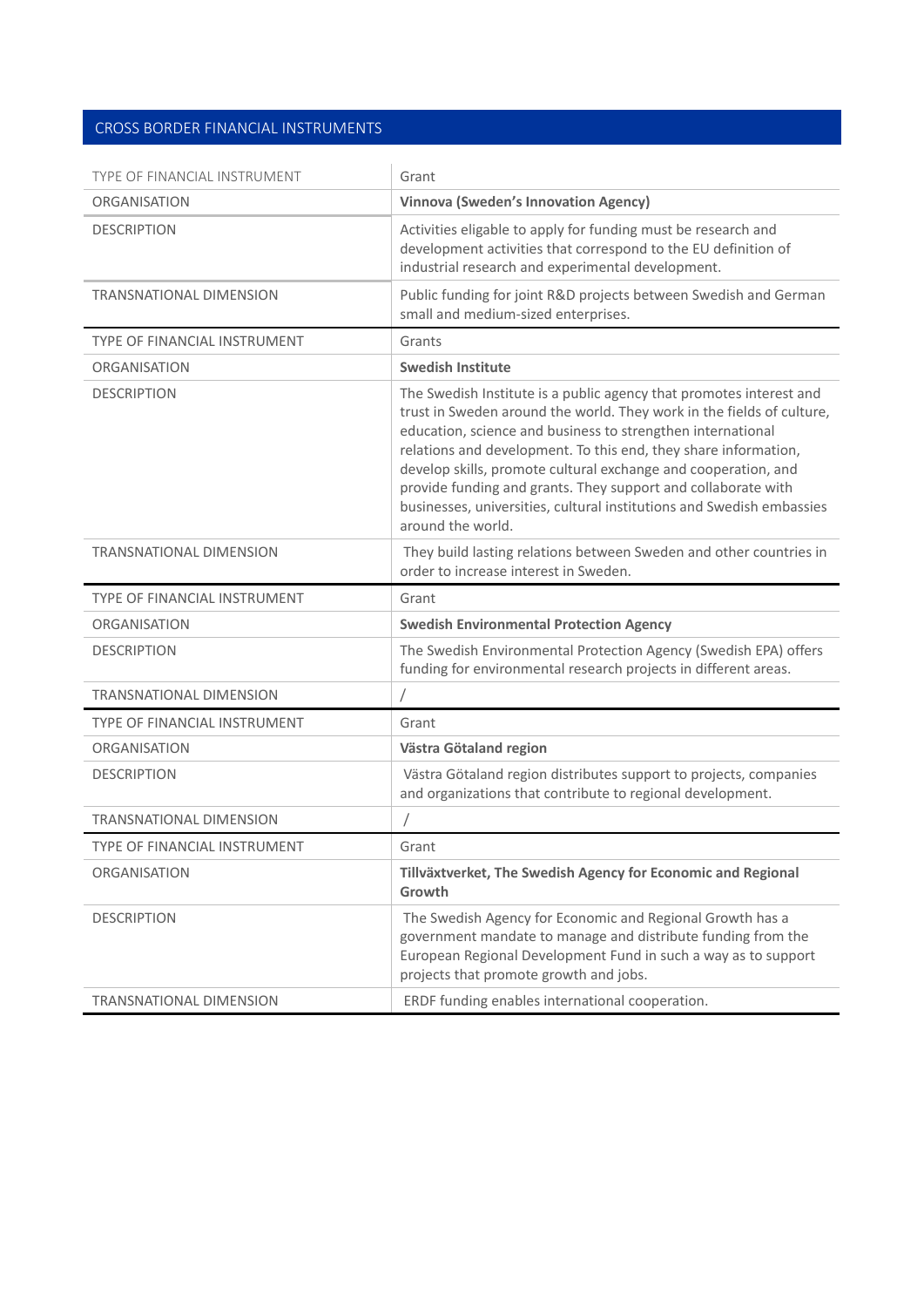# **INNOVATUM** STARTUP —

| NAME               | Innovatum                                        |
|--------------------|--------------------------------------------------|
| <b>MAIN TOPICS</b> | General Incubator                                |
| ADDRESS            | Nohabgatan 18a, byggnad 73<br>461 53 trollhättan |
| <b>WEBSITE</b>     | Https://www.innovatum.se                         |

# **Startup Sweden**

| NAME               | Startup sweden            |                                                                                  |
|--------------------|---------------------------|----------------------------------------------------------------------------------|
| <b>MAIN TOPICS</b> |                           | Startup sweden is a boot camp for the most promising digital startups in sweden. |
| CONTACT            | - Tatjana Choudhary       | - Andreas ek                                                                     |
|                    | Phone: +468681 66 66      | Phone: +468681 96 05                                                             |
|                    | - Arash sangari           |                                                                                  |
|                    | Phone: +468681 65 98      |                                                                                  |
| <b>WEBSITE</b>     | Https://tillvaxtverket.se |                                                                                  |

# PROTOTYPING AND LABORATORY/TESTING INFRASTRUCTURES AND CO‐WORKING SPACES



| NAME                      | rise research institutes of Sweden                  |
|---------------------------|-----------------------------------------------------|
| <b>TYPE OF TECHNOLOGY</b> | Marine, fire, explosians,                           |
| <b>FACILITIES</b>         | a large number of test and demonstration facilities |
| <b>TRL LEVEL</b>          | $1 - 8$                                             |
| <b>WEBSITE</b>            | https://www.ri.se                                   |
| TELEPHONE NR.             | +46 10 516 50 00                                    |



| NAME               | SSPA AB             |
|--------------------|---------------------|
| TYPE OF TECHNOLOGY | Simulation          |
| <b>FACILITIES</b>  | Water bassin        |
|                    | Testing vessels     |
| <b>TRL LEVEL</b>   | $1 - 8$             |
| <b>WEBSITE</b>     | https://www.sspa.se |
| TELEPHONE NR.      | +46 31 772 9000     |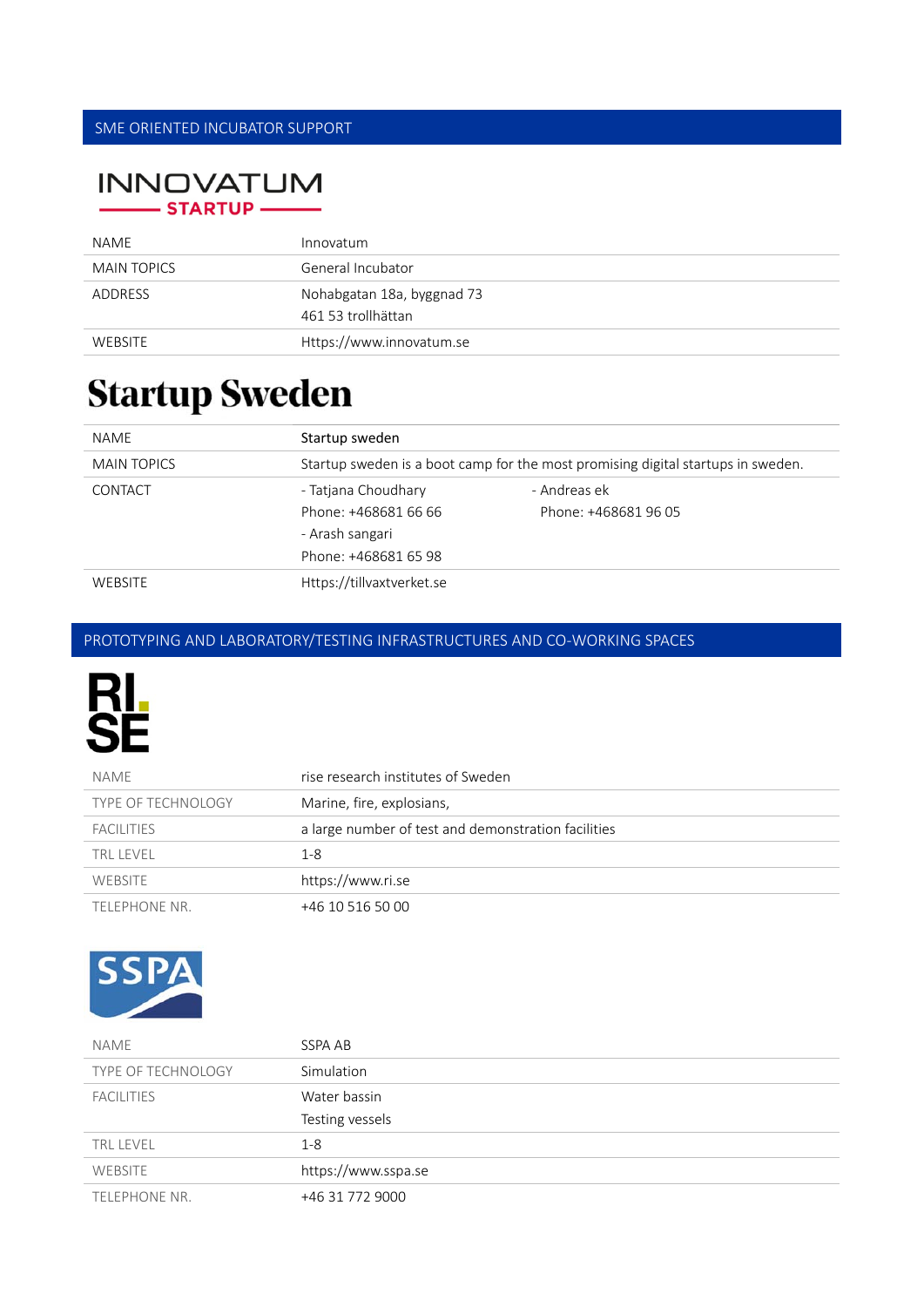

## UNIVERSITY OF **GOTHENBURG**

| <b>NAME</b>               | Sven Lovén centre for marine infrastructure – university of Gothenburg                                                                                                                                                                                                                            |
|---------------------------|---------------------------------------------------------------------------------------------------------------------------------------------------------------------------------------------------------------------------------------------------------------------------------------------------|
| <b>TYPE OF TECHNOLOGY</b> | Comprehensive marine infrastructure, with several research vessels and smaller<br>boats as well as two stations for research and education. Both stations are located in<br>unique environments on the west coast of Sweden: kristineberg by the gullmar fjord<br>and tjärnö by the koster fjord. |
| <b>FACILITIES</b>         | Two stations for research and education<br>Research vessels and smaller boats<br>Diving facility<br>Sea water systems                                                                                                                                                                             |
| <b>TRL LEVEL</b>          | $1 - 8$                                                                                                                                                                                                                                                                                           |
| WEBSITE                   | https://loven.gu.se/english                                                                                                                                                                                                                                                                       |
| <b>TELEPHONE NR.</b>      | +46 31 786 95 00                                                                                                                                                                                                                                                                                  |

| <b>NAME</b>               | Swedish Mariculture Research Center (SWEMARC)- university of Gothenburg                                                                                       |
|---------------------------|---------------------------------------------------------------------------------------------------------------------------------------------------------------|
| <b>TYPE OF TECHNOLOGY</b> | SWEMARC's goal is to increase the cultivation of food from the sea in an<br>environmentally smart way through interdisciplinary and community-based research. |
| TRI I FVFI                | 1-8                                                                                                                                                           |
| <b>WEBSITE</b>            | https://swemarc.gu.se                                                                                                                                         |
| TELEPHONE NR              | +46 317869533                                                                                                                                                 |



| <u>actr<sup>7</sup>Mngo e</u> |                                                                                                                                            |
|-------------------------------|--------------------------------------------------------------------------------------------------------------------------------------------|
| NAME                          | KTH Royal Institute of Technology                                                                                                          |
| <b>TYPE OF TECHNOLOGY</b>     | Underwater technology; research and development in the field of primarely<br>unmanned autonomous vehicles (auv) for environmental probing. |
| <b>FACILITIES</b>             |                                                                                                                                            |
| <b>TRL LEVEL</b>              | 1-8                                                                                                                                        |
| WEBSITE                       | https://www.kth.se/                                                                                                                        |
|                               |                                                                                                                                            |



| <b>NAME</b>        | Uppsala University                                      |
|--------------------|---------------------------------------------------------|
| TYPE OF TECHNOLOGY | Renewable energy                                        |
| <b>FACILITIES</b>  | Experimental plant for marine current energy conversion |
|                    | Energy park at lysekil                                  |
| <b>TRL LEVEL</b>   | 1-6                                                     |
| <b>WEBSITE</b>     | https://www.uu.se/                                      |